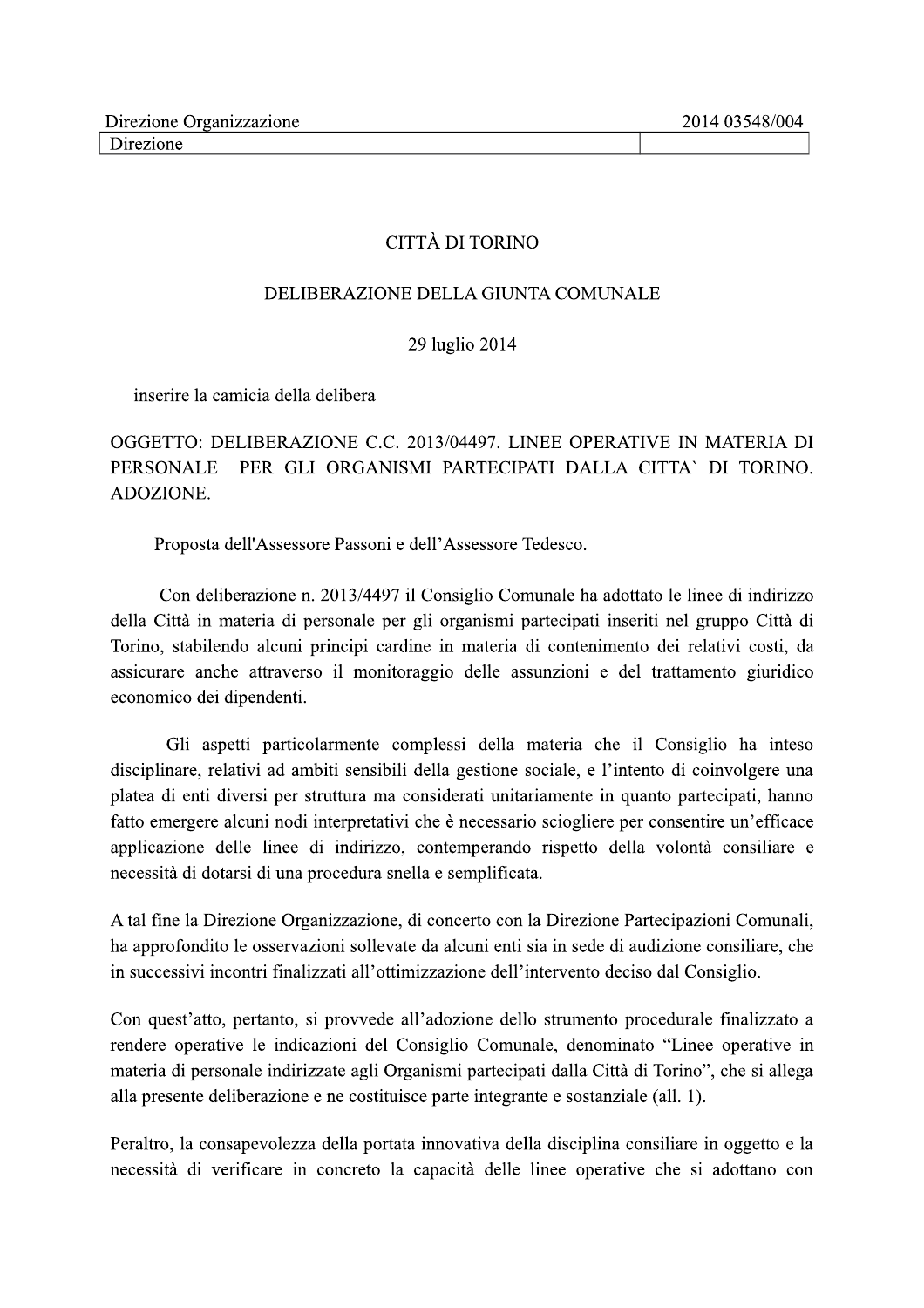quest'atto di apportare un'effettiva semplificazione alle citate difficoltà interpretative, impongono di individuare per la loro applicazione una prima fase transitoria della durata di un anno al termine della quale si procederà a recepire le eventuali modifiche che si ritengano opportune e conformi alla delibera di indirizzo del Consiglio Comunale.

 $\overline{2}$ 

In tale periodo sarà così possibile valutare eventuali azioni correttive per la miglior gestione delle previsioni contenute nella delibera consiliare, anche alla luce dei nuovi ed ulteriori elementi che dovessero emergere e che si ritengano rilevanti.

A tal fine, si dà fin d'ora mandato agli uffici di dare attuazione alla presente deliberazione e di monitorare la predetta fase transitoria.

Tutto ciò premesso, di seguito si illustrano i principali contenuti delle linee operative che si intende adottare con il presente atto.

Un'attenzione particolare è stata posta alla concreta individuazione degli enti partecipati destinatari delle linee operative, nell'ambito delle categorie indicate dalla delibera consiliare che annovera gli organismi partecipati a diverso titolo e natura giuridica con esclusione delle società quotate, costituenti il Gruppo "Comune di Torino".

Così, con riguardo alle società si sono utilizzati i criteri di cui all'art 2359 c.c. includendo, in prima applicazione, quelle controllate dalla Città direttamente, o indirettamente mediante FCT Holding; con riguardo agli enti no-profit, risultando di più difficile applicazione i criteri di cui al predetto art. 2359, si è ritenuto di prendere in considerazione gli enti in cui la presenza della Città è significativa in quanto essa è rappresentata negli organi amministrativi con un numero di componenti uguale o superiore ai 2/5 e, contestualmente, o partecipa al Fondo di dotazione con una quota superiore al 50% o versa annualmente contributi superiori al 50%. Si è provveduto a esplicitare più nel dettaglio i compiti affidati ai rappresentanti della Città in seno ai Consigli di Amministrazione, precisando che spetta a costoro portare all'attenzione degli organi di gestione dell'ente partecipato la deliberazione e le linee operative, monitorarne la concreta attuazione e darne periodicamente informazione alla Città.

In considerazione dei tempi particolarmente lunghi che sono stati necessari per l'approvazione della delibera consiliare, anche in esito all'ampio dibattito che si è sviluppato nelle competenti commissioni, si è ritenuto di ridefinire il riferimento temporale iniziale - posto quale termine di verifica per la corretta applicazione di alcuni istituti di contenimento della spesa - così da contemperare l'esigenza del rispetto delle indicazioni consiliari tese a dettare una disciplina di rigore per il futuro, con la circostanza che l'adozione delle linee interpretative interviene in corso d'anno, quando i budget sono già stati definiti e approvati anche dalla CittàRelativamente alla procedura per l'assunzione di personale, sono state elaborate modalità operative nel rispetto delle finalità generali della delibera - diretta al coordinamento delle politiche assunzionali e al contenimento della spesa a livello aggregato del gruppo Città di Torino anche mediante la condivisione di vincoli normativi vigenti

 $\overline{1}$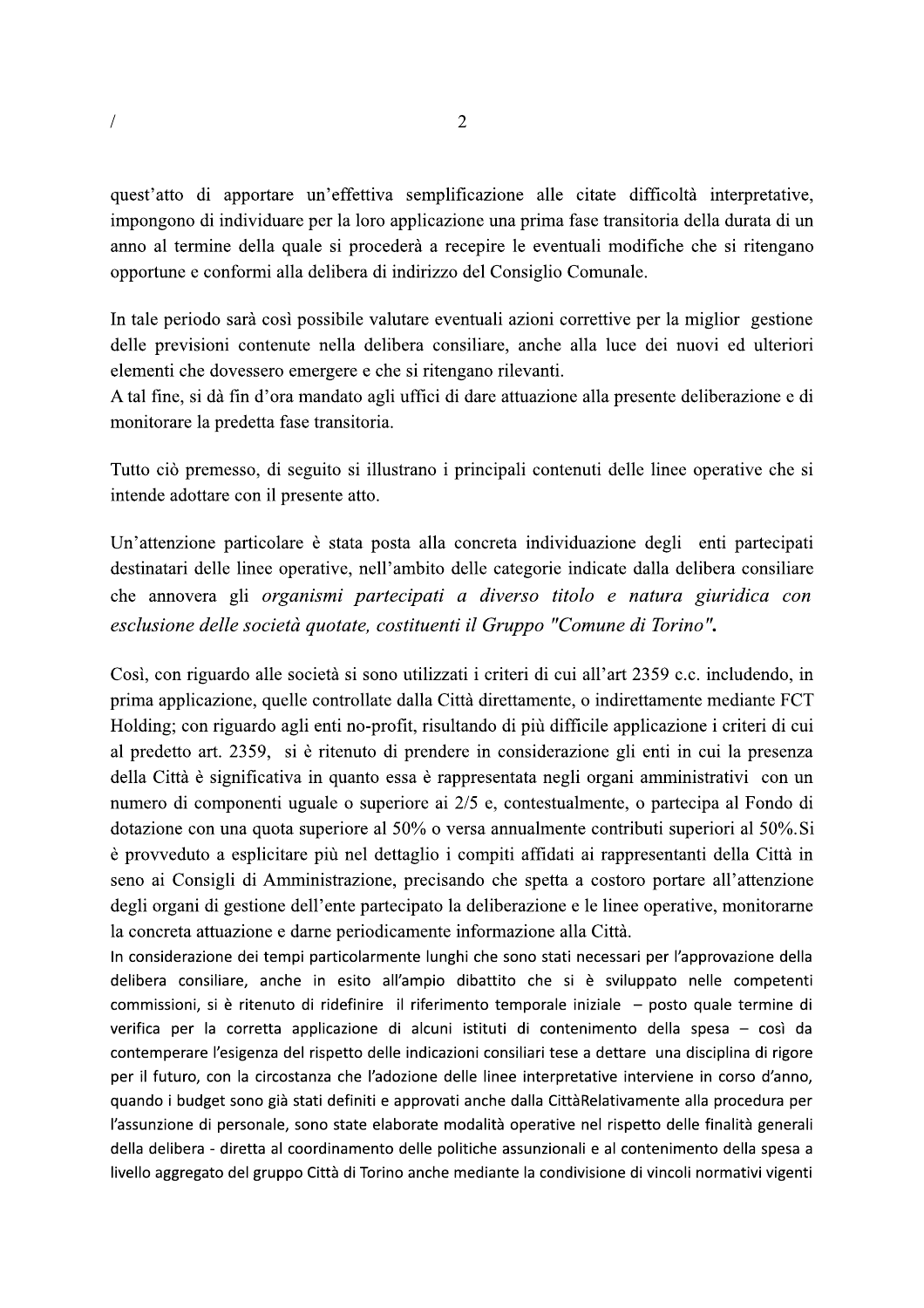per la Città in materia - e dell'esigenza di non aggravare la procedura di acquisizione di personale. Nello specifico, le linee operative regolano l'iter procedurale sia con riguardo alla procedura di richiesta preventiva alla Città di personale con analogo profilo presente nei suoi ruoli e graduatorie, sia con riguardo all'istituto della mobilità volontaria tra gli enti partecipati, introdotta con emendamento consiliare. Per quest'ultima modalità, trattandosi di assunzione di lavoratori già in forza presso altro ente del gruppo, e dunque di personale già selezionato e il cui passaggio da un organismo all'altro lascia invariata la spesa complessiva, si è individuato un iter alternativo alla ordinaria procedura di assunzione.

In ordine all'applicazione dei limiti di spesa è stato esteso anche agli organismi partecipati, in luogo del 40%, i limiti della spesa per cessazioni relative all'anno precedente vigenti per gli enti locali e la possibilità di considerare eventuali risparmi da cessazioni non impiegati negli anni precedenti.

In considerazione dell'esigenza di assicurare il rispetto del vincolo a livello di spesa aggregata, si è disciplinata la possibilità per ciascun ente di acquisire mediante accordo la capacità assunzionale che altro ente partecipato non intenda utilizzare.

Infine per agevolare i rapporti tra il Comune e gli organismi partecipati, si è individuato apposito ufficio dedicato.

Il presente provvedimento è conforme alle disposizioni emanate in materia di valutazione di impatto economico (all. 2)

Tutto ciò premesso,

 $\sqrt{ }$ 

#### **LA GIUNTA COMUNALE**

Visto che ai sensi dell'art. 48 del Testo Unico delle leggi sull'Ordinamento degli Enti Locali, approvato con D.Lgs. 18 agosto 2000 n. 267, la Giunta compie tutti gli atti rientranti, ai sensi dell'art. 107, commi 1 e 2 del medesimo Testo Unico, nelle funzioni degli organi di governo che non siano riservati dalla Legge al Consiglio Comunale e che non ricadano nelle competenze, previste dalle leggi o dallo Statuto, del Sindaco o degli organi di decentramento;

Dato atto che i pareri di cui all'art. 49 del suddetto Testo Unico sono:

favorevole sulla regolarità tecnica;

favorevole sulla regolarità contabile;

Con voti unanimi, espressi in forma palese;

#### DELIBERA

1) di adottare, per i motivi espressi in narrativa che qui integralmente si richiamano, l'allegato documento, che costituisce parte integrante e sostanziale della presente deliberazione, contenente le "Linee operative in materia di personale indirizzate agli Organismi partecipati dalla Città di Torino" (all. 1);

2) di stabilire che tali linee operative saranno oggetto di verifica durante la fase transitoria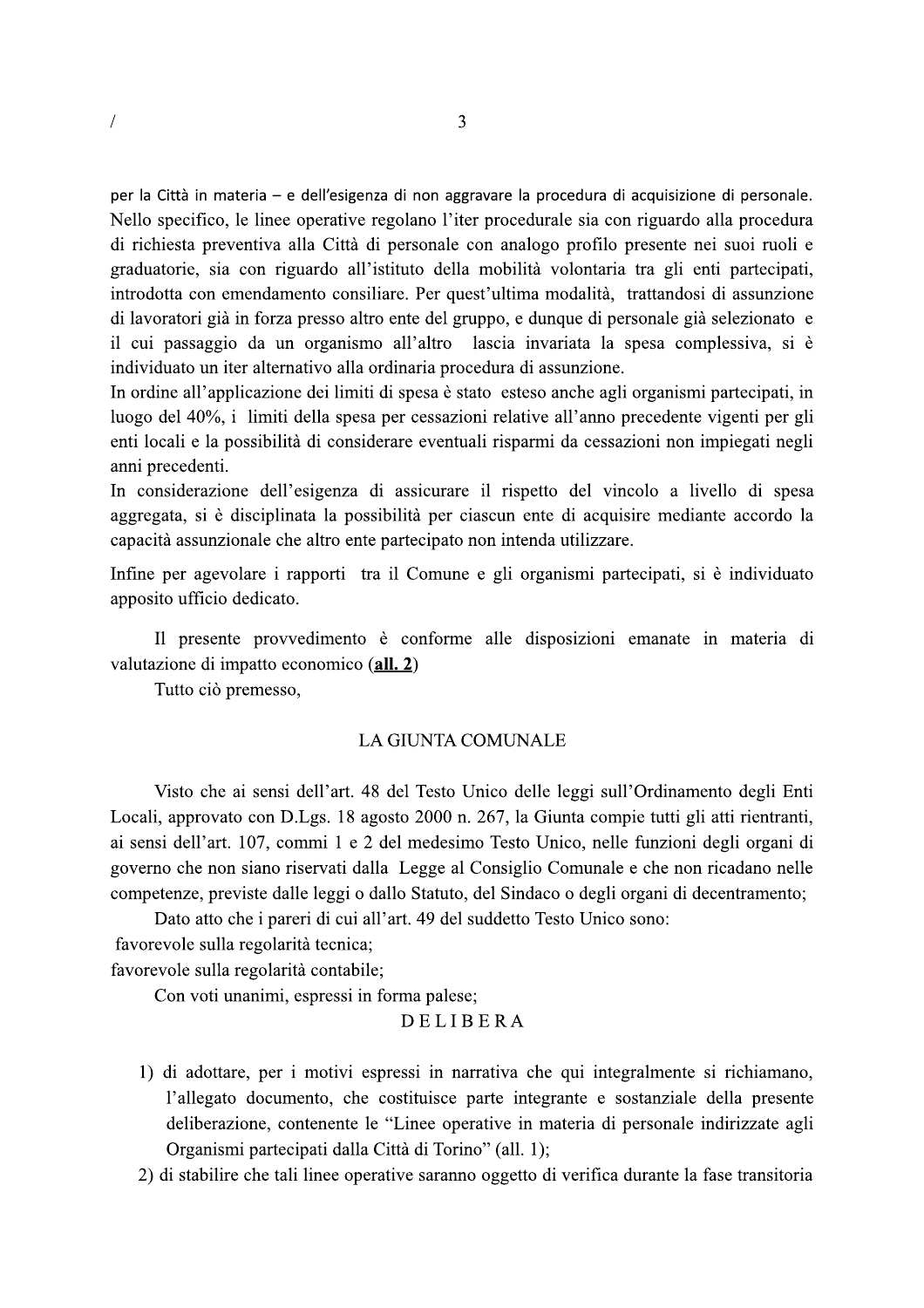indicata in narrativa e di eventuale adeguamento al termine di tale periodo;

- 3) di demandare agli uffici l'attuazione della presente deliberazione, il monitoraggio della fase transitoria e l'eventuale predisposizione degli atti di adeguamento in esito alla verifica:
- 4) di dichiarare, attesa l'urgenza, in conformità del distinto voto palese ed unanime, il presente provvedimento immediatamente eseguibile ai sensi dell'art. 134, 4° comma, del Testo Unico approvato con D.Lgs. 18 agosto 2000 n. 267

#### L'ASSESSORE ALLE PARTECIPATE Giuliana TEDESCO

 $\overline{1}$ 

L'ASSESSORE AL PERSONALE Gianguido PASSONI

#### **IL DIRETTORE GENERALE** Gianmarco MONTANARI

### **IL DIRETTORE DI STAFF DELLA DIREZIONE** PARTECIPAZIONI COMUNALI Renzo MORA

**IL DIRETTORE DELLA DIREZIONE ORGANIZZAZIONE** Emilio AGAGLIATI

Si esprime parere favorevole sulla regolarità tecnica.

**IL DIRETTORE DI STAFF DELLA DIREZIONE** PARTECIPAZIONI COMUNALI Renzo MORA

**IL DIRIGENTE** DEL SERVIZIO GESTIONE **RISORSE UMANE** Margherita RUBINO

Si esprime parere favorevole sulla regolarità contabile.

IL DIRETTORE FINANZIARIO Anna TORNONI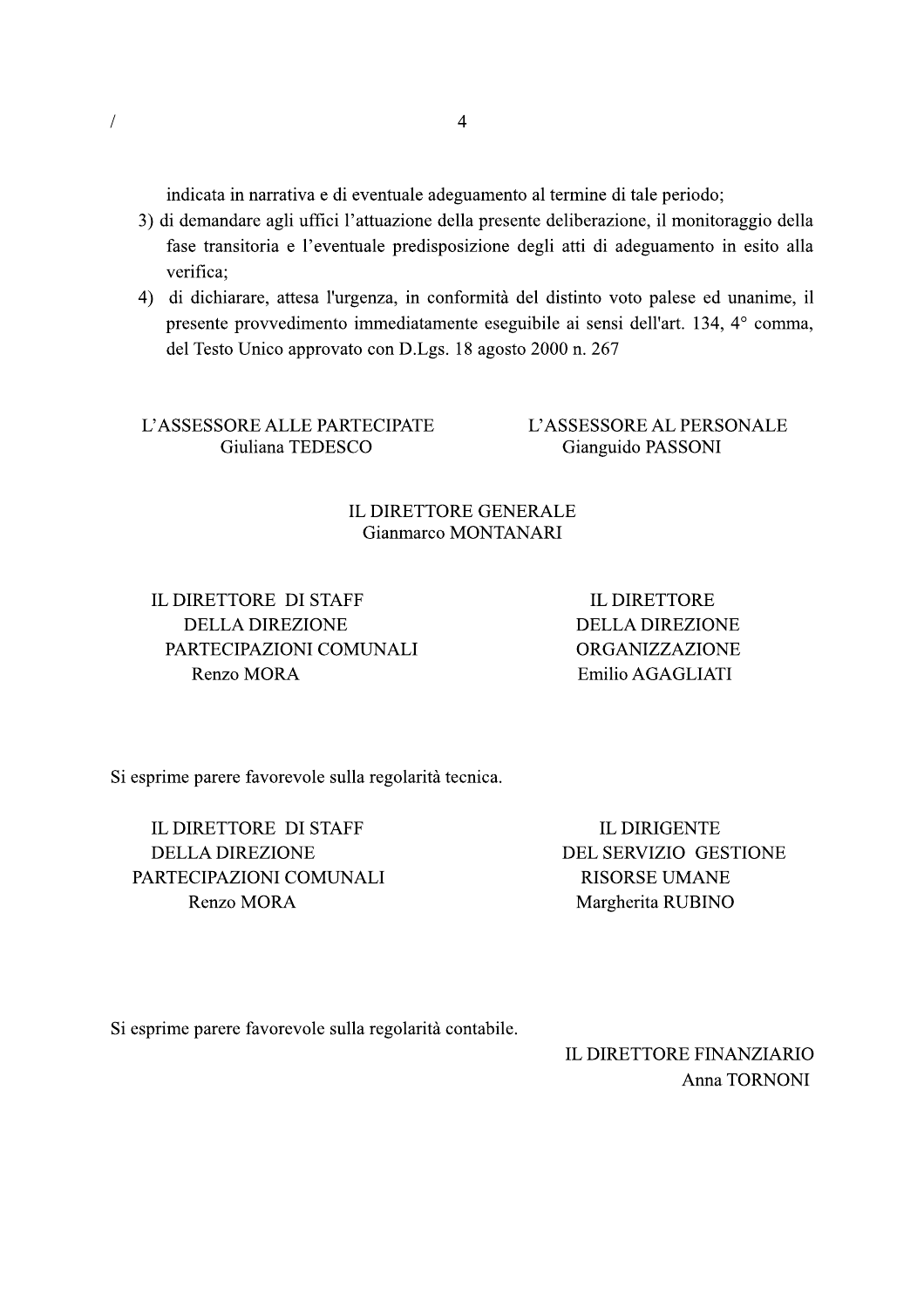$35h8/04$ 

# Linee di indirizzo agli Organismi partecipati dalla Città in materia di personale

DELIBERA CONSIGLIO COMUNALE DEL 24/03/2014 (N. 4497/2013 GIUNTA)

## LINEE OPERATIVE $1$

Il presente atto detta le indicazioni operative necessarie per l'attuazione delle linee guida approvate dal Consiglio Comunale.

E' istituito presso la Direzione Organizzazione un ufficio dedicato alla cura dei rapporti tra la Città e gli organismi partecipati (di seguito denominato ufficio) con sede in palazzo civico, piazza palazzo di città  $1:$  $n_{\cdot}$ email personale.partecipate@comune.torino.it.

### 1. AMBITO SOGGETTIVO

Il Consiglio Comunale ha adottato le seguenti Linee di indirizzo in materia di personale nei confronti degli organismi partecipati a diverso titolo e natura giuridica con esclusione delle società quotate (e nel caso di società partecipate da soggetti privati, previo il necessario confronto col socio privato nel rispetto dei piani di sviluppo industriale), costituenti il Gruppo "Comune di Torino".

 $\ddotsc$ 

Consiglio Comunale riconosce la necessità di contemperare l'estensione  $\mathcal{H}$ dell'intervento dell'ente pubblico nelle scelte dell'organismo partecipato con il grado di autonomia da riconoscere a chi, assumendo il compito di amministratore, si è assunto in massima parte ... l'onore e l'onere dei risultati di tali enti

 $\ddotsc$ 

<sup>&</sup>lt;sup>1</sup> Per agevolare la lettura delle presenti linee operative, in apertura di ciascun paragrafo si riporta Da RUDINO M in grassetto-corsivo il testo della deliberazione consiliare.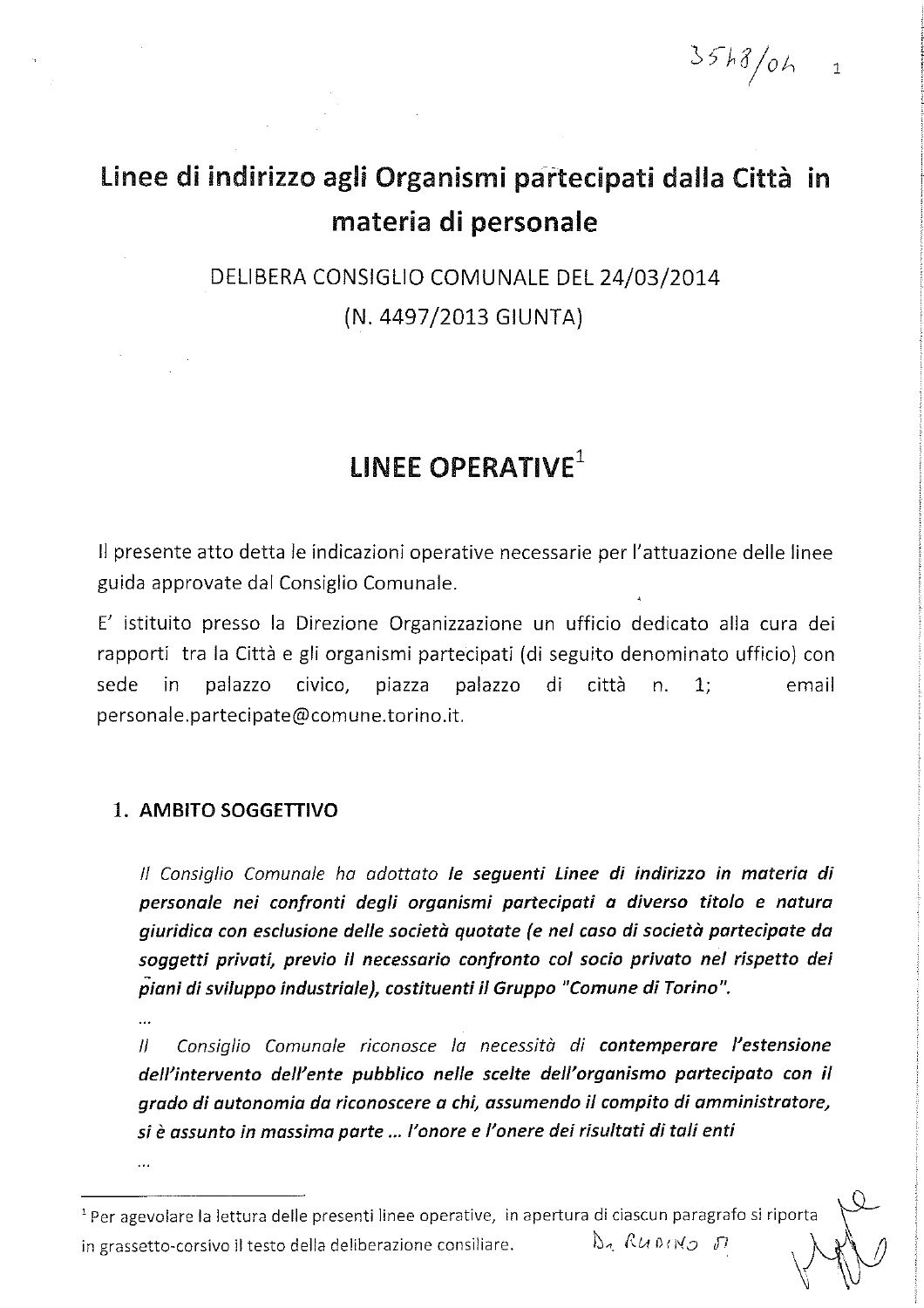Le presenti linee guida si applicano enti anche agli partecipati di secondo livello per il tramite degli enti direttamente partecipati.

La delibera in oggetto è diretta agli enti partecipati e controllati dalla Città ai sensi dell'art. n. 2359 c.c., inseriti nel consolidato del Gruppo Città di Torino. In particolare vi rientrano società di capitali non quotate, partecipate direttamente o indirettamente, fondazioni, consorzi, comitati ed associazioni.

Nello specifico, si fa riferimento ai seguenti enti consolidati:

(a) società

AFC Torino S.p.A. CA.A.T.S.c.p.A. FCT Holding S.r.l. Farmacie Comunali Torino S.p.A. INFRATO S.r.l. SORIS S.p.A. SMAT S.p.A. Virtual Reality & Multi Media Park S.p.A.  $5T$  S.r.l. AMIAT S.p.A. GTT S.p.A. FSU S.r.l.

(b) enti non profit

Fondazione Torino Smart City

CIT - Consorzio intercomunale torinese

Comitato Urban

" Fondazione Cascina Roccafranca

Fondazione per il libro, la musica e la cultura<br>  $\rho_{FR}$  / A (ULTURA<br>
Fondazion<del>i per le attività musicali onlus</del>

Fondazione Teatro Stabile di Torino

Fondazione Torino Musei

**Fondazione Torino Wireless** 

Le società partecipate da altri soggetti, anche per il tramite del rappresentante della Città, nei casi in cui ne ravvisino la necessità, possono richiedere agli assessori competenti un confronto preliminare al fine di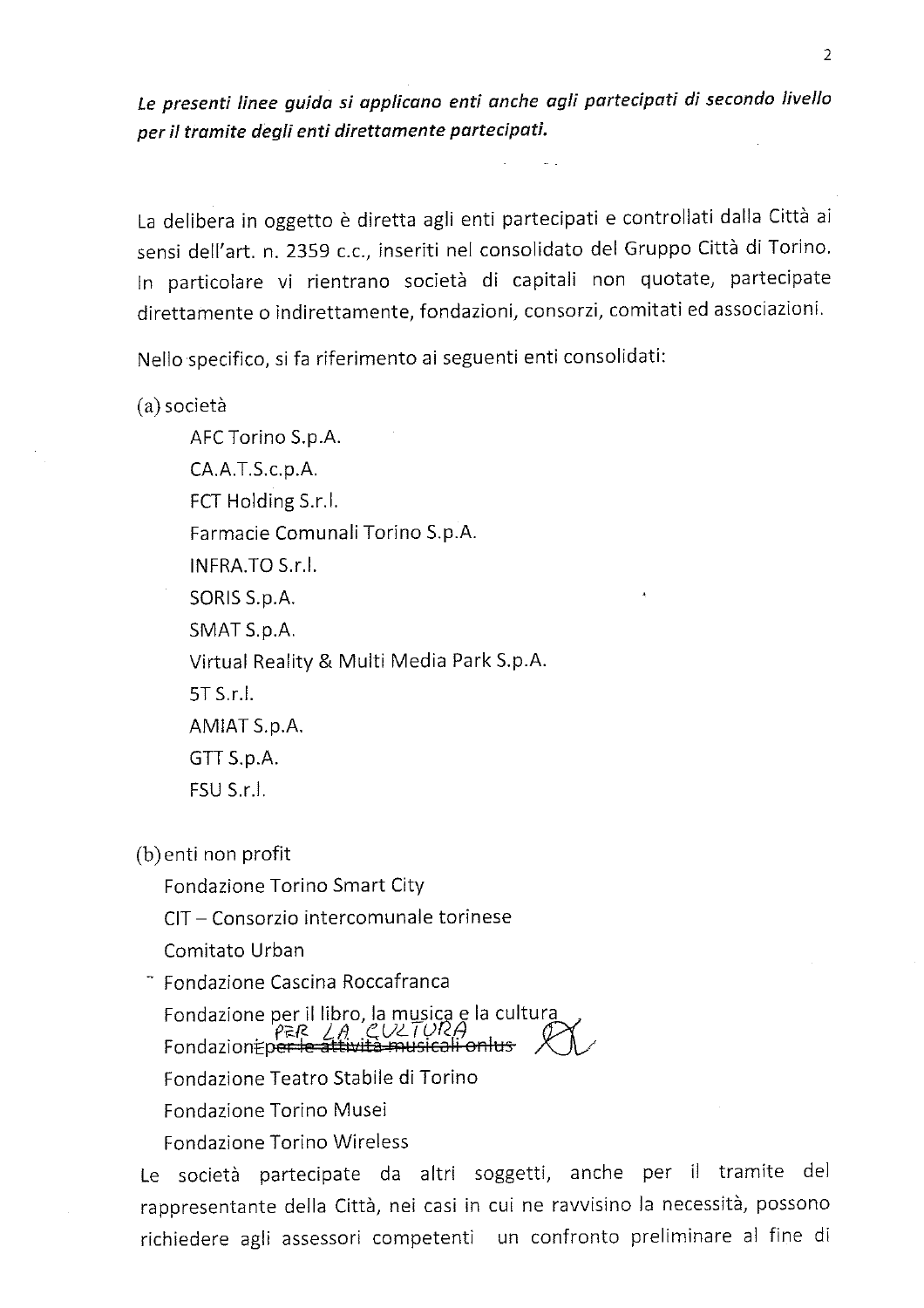armonizzare la piena attuazione delle presenti linee guida con il piano di sviluppo industriale dell'ente partecipato medesimo.

Sarà compito degli assessori interessati dare comunicazione al Consiglio Comunale in sede di Commissione Consiliare competente delle eventuali specifiche risoluzioni adottate.

### 2. I RAPPRESENTANTI DELLA CITTA'

L'Amministrazione (...) ritiene utile un intervento volto a coordinare, attraverso i propri rappresentanti negli organi di gestione (consigli di amministrazione), l'organizzazione complessiva della Città e degli organismi partecipati - a diverso titolo e natura giuridica con esclusione delle società quotate - mediante l'adozione di linee quida dirette ad ottimizzare offerta e costi dei servizi.

 $($ ... $)$ 

Nello specifico si adottano le seguenti indicazioni, che gli enti attraverso il fattivo intervento dei rappresentanti della Città nei competenti organi, provvederanno ad applicare, salvo diversa puntuale disposizione di legge.

La deliberazione del Consiglio Comunale, come detto, si rivolge direttamente agli organismi partecipati impegnandoli alla piena attuazione delle linee guida in materia di personale.

Spetta ai rappresentanti della Città nei Consigli di Amministrazione portare all'attenzione degli organi di gestione dell'ente partecipato la deliberazione, nonché le presenti linee operative, affinché quest'ultimo assuma le necessarie determinazioni.

I rappresentanti, compatibilmente con il riparto delle competenze in materia di personale nell'ente partecipato, provvedono altresì a monitorare la concreta attuazione e a darne periodicamente informazione alla Città, anche per il tramite dell'ufficio.

#### 3. CODICI DI COMPORTAMENTO

L'organismo partecipato procederà ad adottare, per il proprio personale, specifici codici di comportamento in linea con quello adottato dalla Città.

Ove l'ente partecipato non sia già dotato di proprio atto, sul sito Istituzionale della Città è disponibile il modello a cui adeguarsi:

link http://www.comune.torino.it/pdf/Codice Comportamento.pdf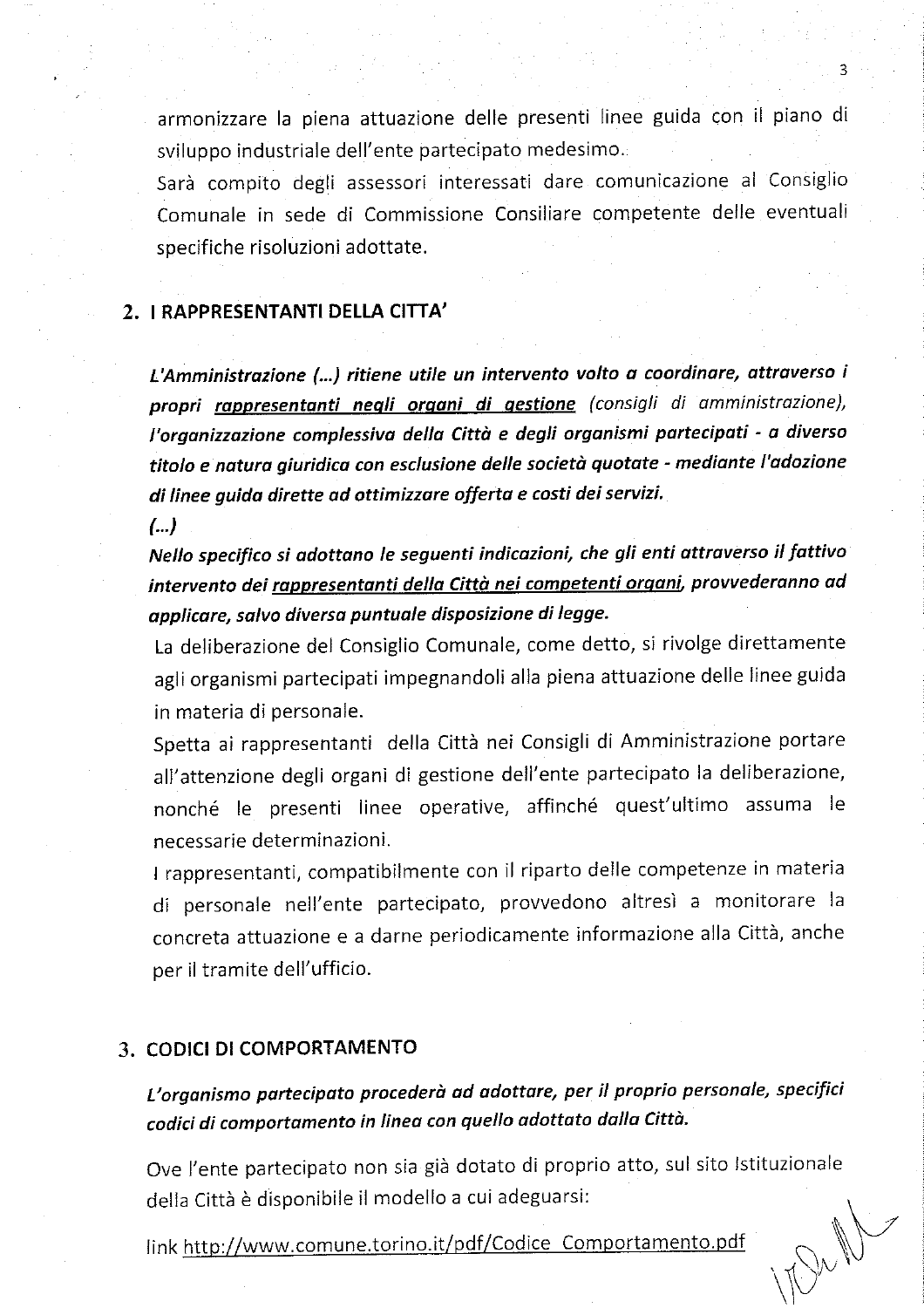### 4. TRASPARENZA

L'organismo partecipato dovrà adottare atti finalizzati ad assicurare la massima trasparenza in osservanza dei principi stabiliti dalla normativa nazionale seguendo il modello nonché il livello di dettaglio implementato dalla Città di Torino.

Sul sito Istituzionale della Città, nella sezione Amministrazione Trasparente è disponibile il modello ed il dettaglio cui adeguarsi (es. pubblicazione retribuzioni dirigenti):

link http://www.comune.torino.it/amministrazionetrasparente/

Per altre previsioni in materia si rimanda a quanto indicato nella circolare n. 1/2014 della Funzione Pubblica.

#### 5. ACQUISIZIONE DI PERSONALE

### a) Lavoro subordinato a tempo indeterminato

L'ente controllato procede alle assunzioni a tempo indeterminato nei limiti di spesa del 40% delle cessazioni intervenute nella propria struttura nell'anno precedente, salvo deroghe espressamente autorizzate dalla Città e tempestivamente comunicate al Consiglio Comunale in sede di Commissione Consiliare competente sulla base dei Piani di sviluppo degli enti, ampliamento e miglioramento dei servizi offerti e sempre fatto salvo una valutazione di efficacia ed efficienza positiva degli interventi proposti.

Previo accordo, ciascun ente può utilizzare la capacità assunzionale a tempo indeterminato di altre strutture del gruppo.

In ogni caso, l'ente controllato che intenda procedere ad assunzioni di personale a qualunque titolo, vi provvede mediante selezione pubblica, predisposta secondo i principi fissati dall'articolo 35 del D.Lgs. n. 165/2001 e s.m.i.. Si procede alla selezione qualora la preventiva richiesta al Servizio Centrale Organizzazione di disponibilità di personale di analogo profilo, presente nei ruoli o nelle graduatorie vigenti della Città, abbiano avuto esito negativo a seguito di pubblicazione di specifico bando interno nell'Intracom comunale e previa verifica sulla possibilità di acquisire personale mediante procedura di mobilità dagli altri organismi partecipati

LIMITE DI SPESA per le assunzioni a tempo indeterminato.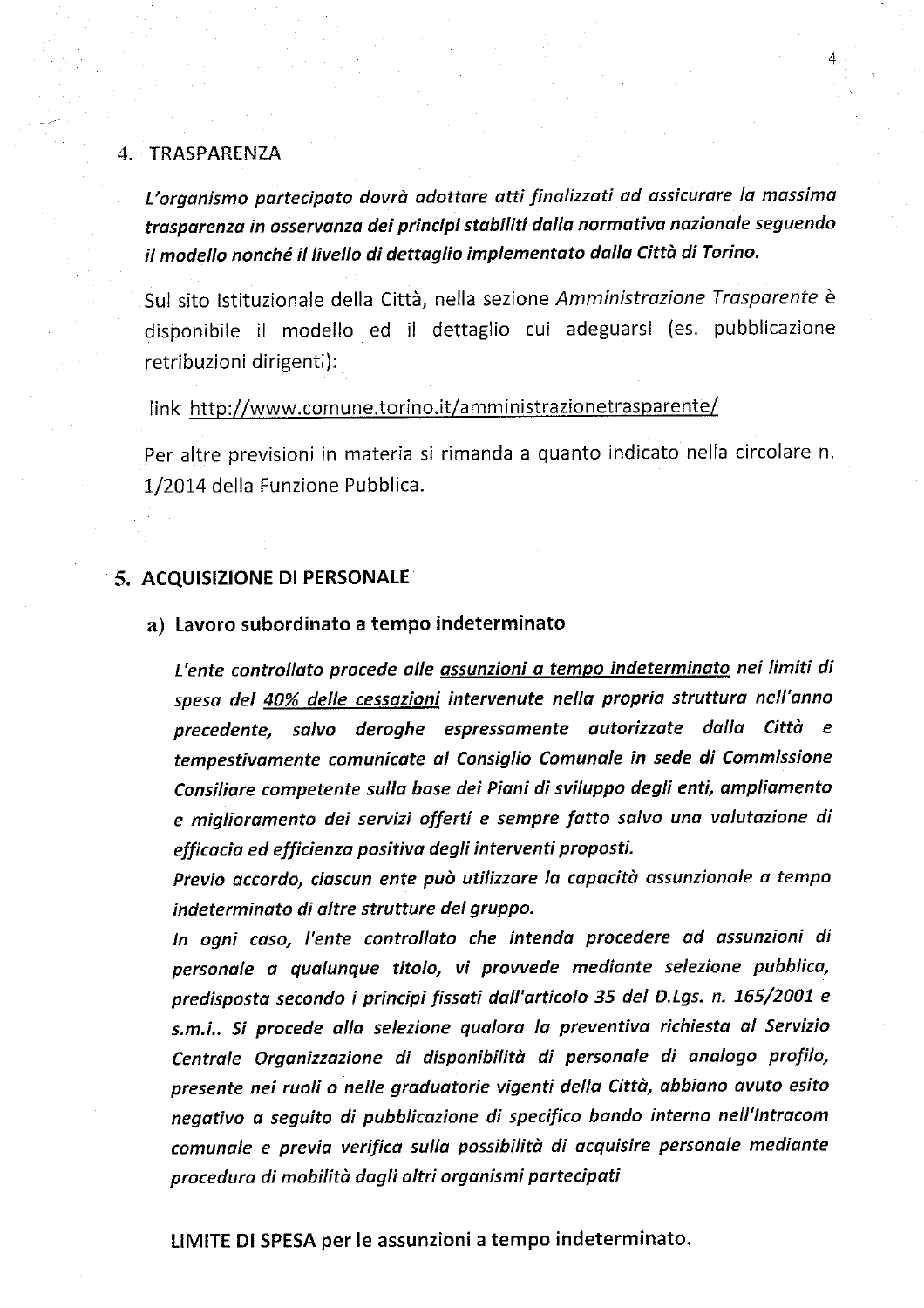In considerazione delle finalità della delibera consiliare, diretta al coordinamento delle politiche assunzionali del gruppo mediante condivisione di vincoli normativi vigenti in materia, si ritiene di estendere anche agli organismi partecipati, per gli anni 2014 e 2015, il limite del 60% della spesa per cessazioni relative all'anno precedente, in luogo del 40%. La percentuale, negli anni 2016 e 2017, sarà dell'80% e, dal 2018, del 100%.

Pertanto, l'ente partecipato che intenda procedere ad assunzioni a tempo indeterminato dovrà verificare che dette assunzioni siano compatibili con i suddetti limiti della spesa per cessazioni relative all'anno precedente e presentare all'ufficio un'attestazione sulla capacità assunzionale che indichi il rispetto di tale vincolo (per le modalità di calcolo vedi nota in calce, ove si ritenga utile).

In alternativa, l'organismo partecipato può agire sulla base di un Accordo con altro ente che autorizzi l'utilizzo della capacità assunzionale attestata da quest'ultimo. L'ente partecipato potrà utilizzare anche eventuali risparmi da cessazioni non impiegati negli anni precedenti.

Qualora si intenda **DEROGARE** al rispetto del suddetto limite, l'organismo partecipato potrà presentare una richiesta di autorizzazione alla Città, allegando un Piano di sviluppo pluriennale che garantisca ampliamento e miglioramento dei servizi offerti. In tal caso la domanda, istruita dall'ufficio, sarà trasmessa agli Assessori competenti per l'autorizzazione e la tempestiva comunicazione in Consiglio Comunale in sede di Commissione Consiliare. L'ufficio provvederà a comunicarne l'esito all'ente interessato.

#### MODALITÀ DI REPERIMENTO del personale a tempo indeterminato.

In considerazione delle finalità della deliberazione consiliare di razionalizzazione della spesa e di miglior sinergia nell'utilizzo della forza lavoro complessiva, l'ente partecipato provvederà alla ricerca di personale con analogo profilo disponibile:

1. tra i dipendenti a tempo indeterminato degli altri organismi partecipati del gruppo.

Inviando agli enti partecipati, o all'ente che abbia manifestato specifica disponibilità, richiesta di avvio della procedura di assunzione mediante passaggio del dipendente individuato ovvero tramite colloquio diretto con il personale che presenti apposita domanda.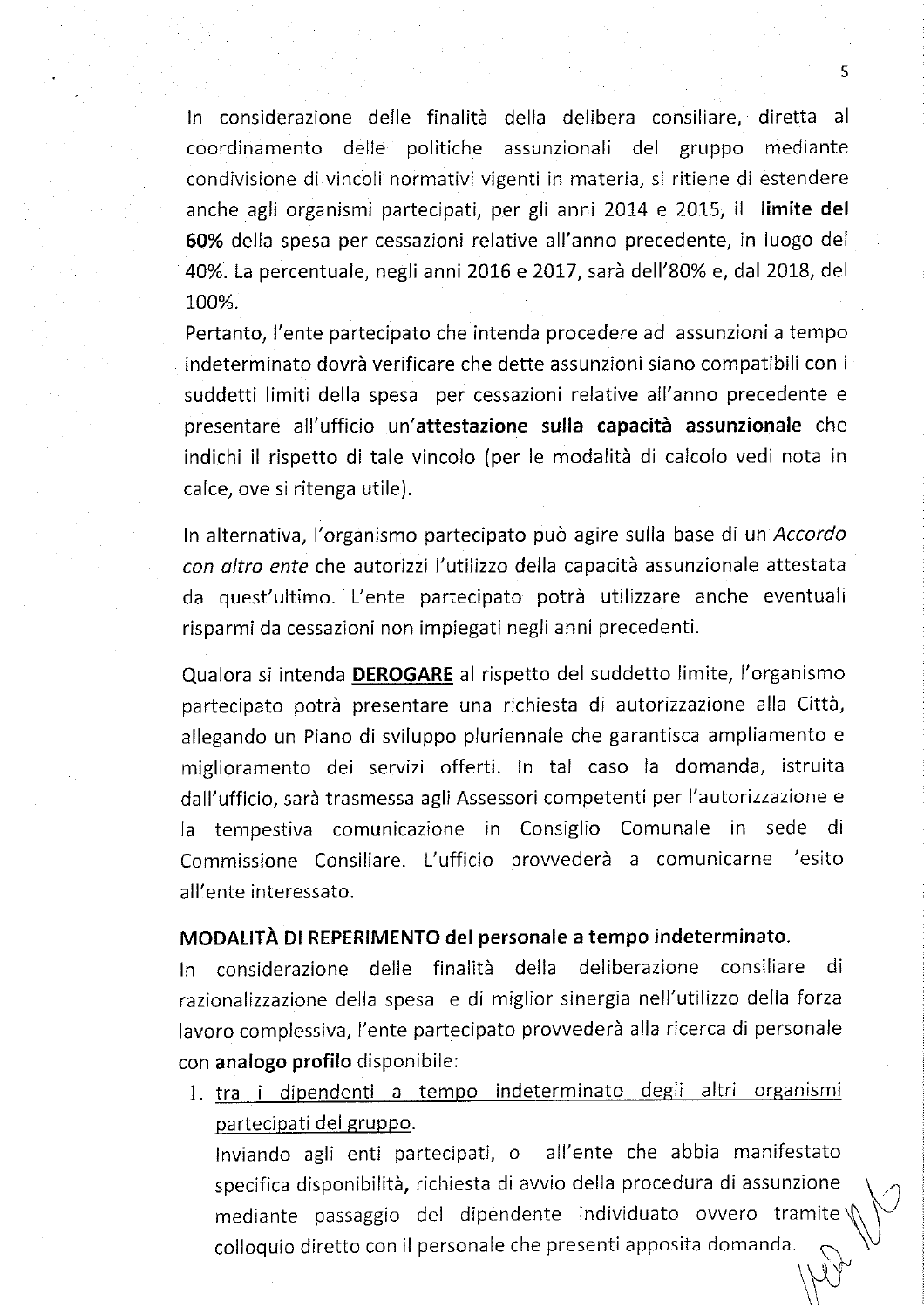dà comunicazione alla Città dell'esito della procedura di L'ente assunzione.

2. tra i dipendenti di ruolo della Città.

Inviando all'ufficio apposita richiesta di avvio della procedura di ricerca finalizzata all'assunzione diretta da parte dell'ente richiedente. Qualora risulti presente nei ruoli organici il profilo, il Comune attiverà apposita sezione all'interno dell'Intracom per garantire la tempestiva pubblicità presso il proprio personale. Il personale interessato - ove ciò non contrasti con le disposizioni di legge in materia di incompatibilità - debitamente autorizzato dalla Città, potrà essere assunto dall'organismo partecipato, qualora sia ritenuto idoneo, con conseguente cessazione dai ruoli del Comune. Si darà luogo in ogni. caso ad un congruo periodo di prova, indicativamente pari a sei mesi, mediante distacco ex art. 23 bis D.lgs. 165/01.

Le procedure di cui ai punti 1, e 2, rispondendo alle medesime esigenze, sono alternative tra di loro.

L'organismo partecipato potrà avviare indifferentemente l'una o l'altra, fermo restando che in caso di esito negativo della prima dovrà attivare anche la seconda.

3. nelle graduatorie della Città.

Stante la maggior onerosità, si attiva tale procedura solo in caso di esito infruttuoso di quella di cui ai punti 1. e 2.

I futuri bandi di selezione di personale della Città dovranno prevedere tale possibilità. Il candidato interessato, ove ritenuto idoneo, potrà essere assunto dall'organismo partecipato, fermo restando il mantenimento del posto nella graduatoria comunale.

Qualora le suddette procedure abbiano dato esito negativo, l'organismo partecipato dovrà procedere a Selezione Pubblica ai sensi dell'art. 35 D.lgs. 165/2001, garantendo:

- a) il rispetto dei principi di pubblicità, imparzialità, economicità e celerità;
- b) l'adozione di meccanismi di selezione oggettivi e trasparenti;
- c) il rispetto delle pari opportunità tra lavoratrici e lavoratori.

#### b) Lavoro subordinato a tempo determinato o flessibile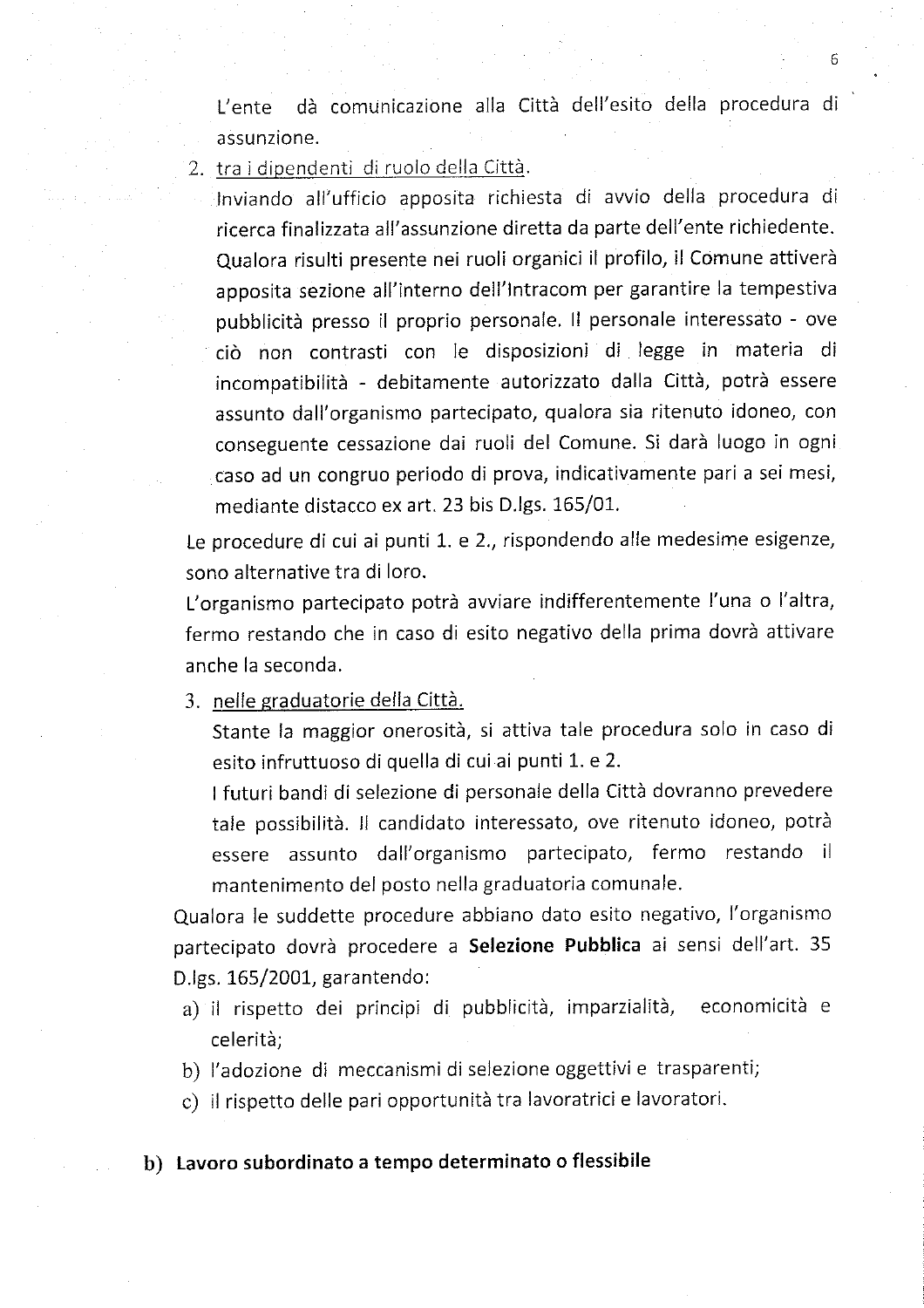L'ente controllato procede alle assunzioni a tempo determinato o flessibile (interinali, cfl, apprendistato, ecc.), comunque denominato, nei limiti del 50% della spesa a tal fine sostenuta nell'anno 2009.

In ogni caso, l'ente controllato che intenda procedere ad assunzioni di personale a qualunque titolo, vi provvede mediante selezione pubblica, predisposta secondo i principi fissati dall'articolo 35 del D.Las. n. 165/2001 e s.m.i.. Si procede alla selezione qualora la preventiva richiesta al Servizio Centrale Organizzazione di disponibilità di personale di analogo profilo, presente nelle graduatorie vigenti della Città, abbia avuto esito negativo.

#### LIMITE DI SPESA per le assunzioni a tempo determinato.

L'organismo partecipato in caso di assunzioni a tempo determinato deve rispettare il limite del 50% della spesa sostenuta per assunzione di lavoratori a tempo determinato nell'anno 2009, o nell'ultimo triennio in caso di assenza della spesa nell'esercizio 2009, e presentare all'ufficio un'attestazione della capacità assunzionale che dimostri il rispetto di tale vincolo (per le modalità di calcolo vedi nota in calce, ove si ritenga utile).

In alternativa l'organismo partecipato può agire sulla base di un Accordo con altro ente che autorizzi l'utilizzo della capacità assunzionale attestata da quest'ultimo.

Qualora si intenda **DEROGARE** al rispetto del suddetto limite, l'organismo partecipato potrà presentare una richiesta di autorizzazione alla Città, allegando un Piano di sviluppo pluriennale che garantisca ampliamento e miglioramento dei servizi offerti.

In tal caso la domanda, istruita dall'ufficio, sarà trasmessa agli Assessori competenti per l'autorizzazione e la tempestiva comunicazione in Consiglio Comunale in sede di Commissione Consiliare. L'ufficio provvederà a comunicarne l'esito all'ente interessato.

#### MODALITÀ DI REPERIMENTO del personale a tempo determinato.

L'ente partecipato provvederà mediante verifica della disponibilità di personale con analogo profilo all'interno delle graduatorie della Città.

I futuri bandi di selezione di personale della Città dovranno prevedere tale possibilità.

Il candidato interessato, ove ritenuto idoneo, potrà essere assunto dall'organismo partecipato, fermo restando il mantenimento del posto nella graduatoria comunale.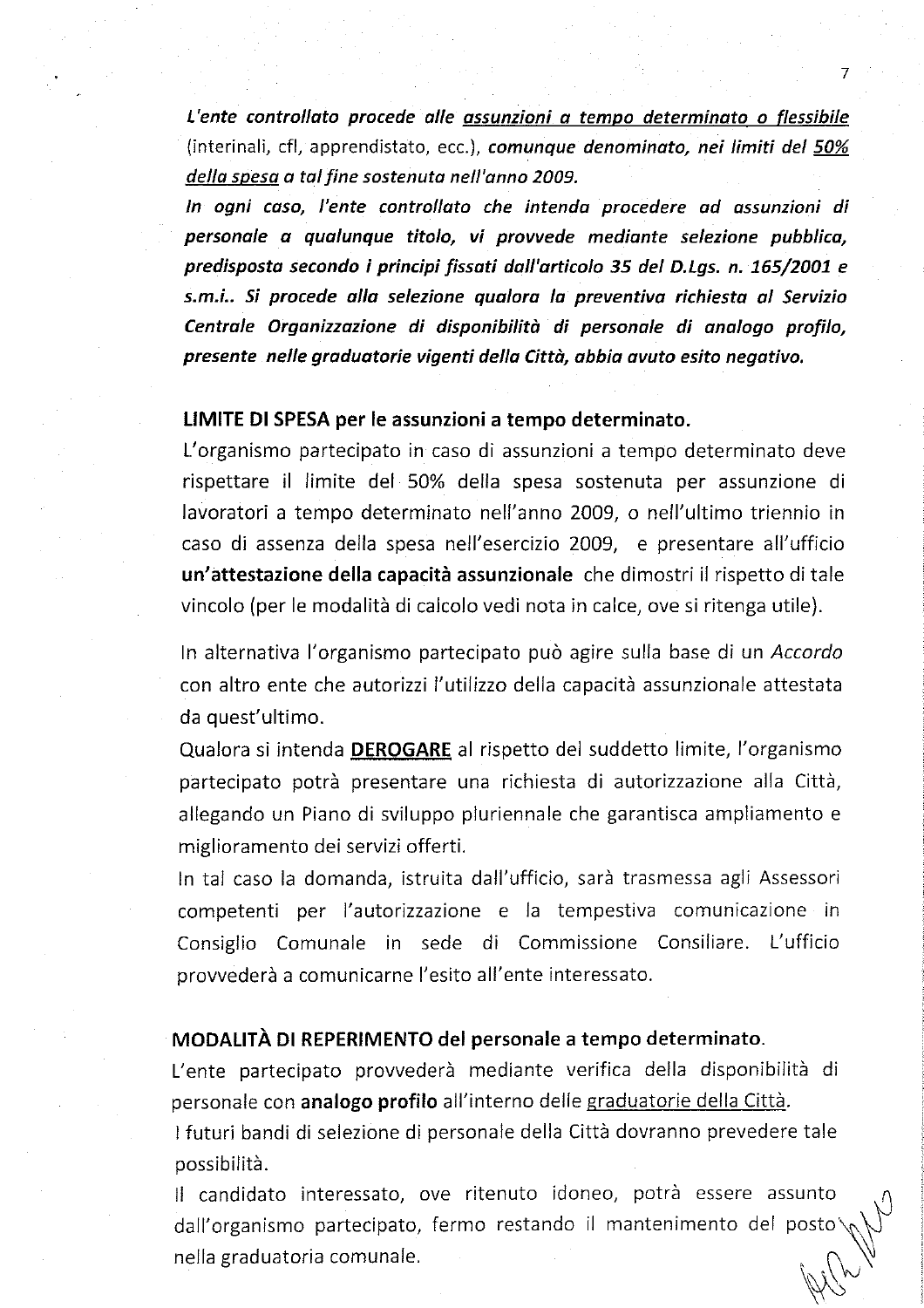Qualora la suddetta procedura abbia dato esito negativo, l'organismo partecipato dovrà procedere a Selezione Pubblica ai sensi dell'art. 35 D.lgs. 165/2001, garantendo:

- a) il rispetto dei principi di pubblicità, imparzialità, economicità e celerità:
- b) l'adozione di meccanismi di selezione oggettivi e trasparenti;
- c) il rispetto delle pari opportunità tra lavoratrici e lavoratori.

#### c) Incarichi di lavoro autonomo, occasionale ed a progetto

L'organismo partecipato procede all'affidamento di incarichi di lavoro autonomo, di natura occasionale o a progetto, nei limiti del 50% della spesa a tal fine sostenuta nell'anno 2009. In ogni caso, l'ente controllato che intenda conferire incarichi individuali con contratto di lavoro autonomo, di natura occasionale o a progetto, vi provvede in applicazione dei principi dell'articolo 7 del D.Las. n. 165/2001.

L'organismo partecipato deve produrre alla Città una Attestazione che dimostri il rispetto del limite del 50% della spesa sostenuta nell'anno 2009 o nell'ultimo triennio in caso di assenza di spesa nell'esercizio citato, o dell'eventuale limite di legge più stringente qualora vi sia direttamente assoggettato. Successivamente procederà all'affidamento degli incarichi nel rispetto dell'art. 7 Dlgs 165/01, garantendo, in particolare, il rispetto dell'obbligo di preventiva verifica circa l'eventuale presenza di professionalità all'interno della propria azienda.

Ove ciò non contrasti con specifici vincoli di legge, è facoltà dell'ente partecipato cumulare il limite previsto per gli incarichi di lavoro autonomo con quello in essere per le assunzioni a tempo determinato.

#### d) Convenzioni

La Città valuterà la stipulazione con i singoli enti partecipati di convenzioni finalizzate all'assegnazione temporanea di proprio personale, anche di aualifica diriaenziale, con specifica definizione dei conseguenti oneri economici.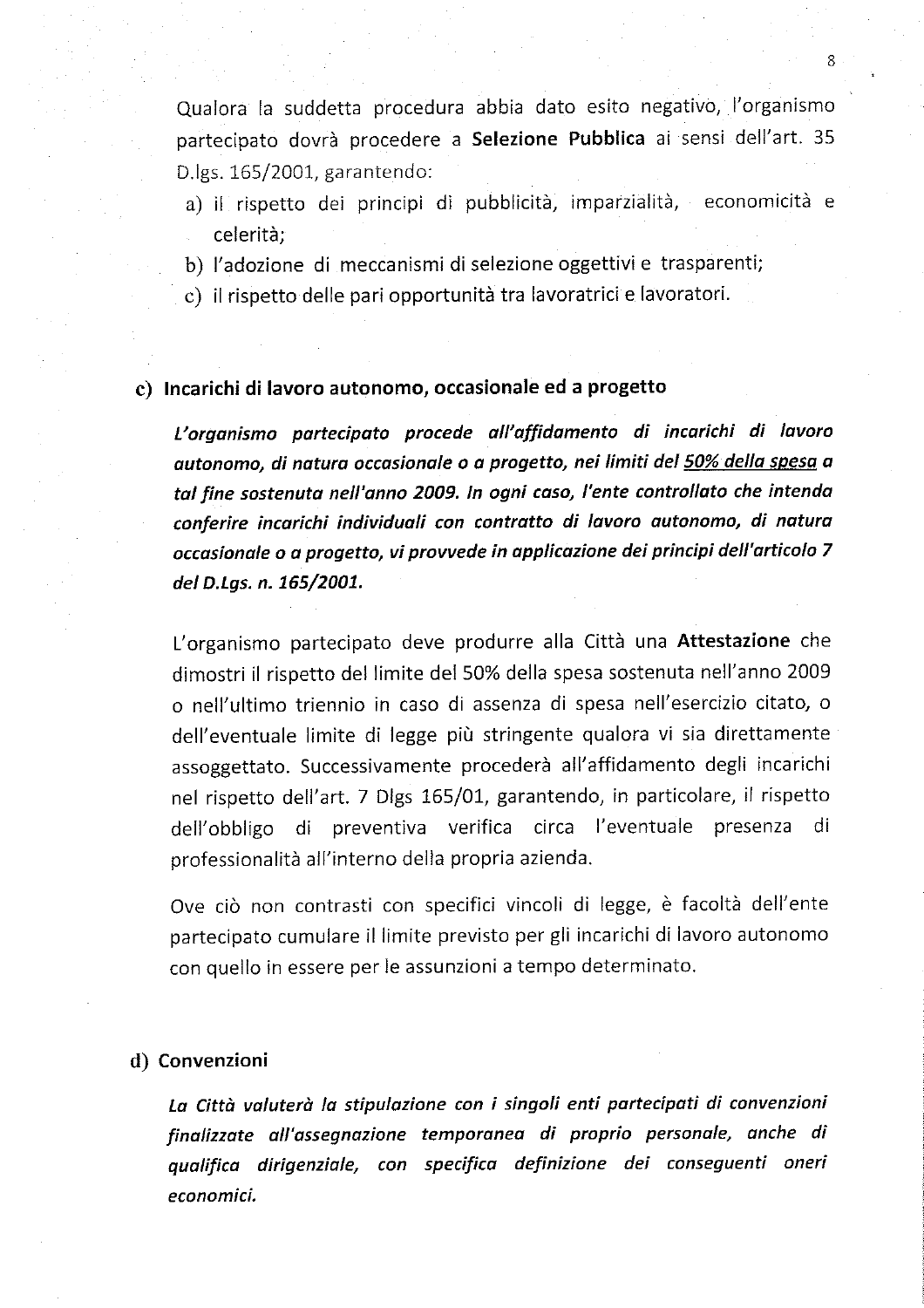Potranno essere stipulate delle convenzioni tra Città ed organismi partecipati ex art. 23 bis D.lgs 165/01 finalizzate all'assegnazione temporanea di personale comunale, anche di qualifica dirigenziale, presso i suddetti enti. Con tale convenzione si procederà anche alla definizione della durata e dei conseguenti oneri economici. Tali convenzioni non possono prevedere l'assegnazione del personale degli organismi partecipati presso la Città di Torino.

Analoghe convenzioni potranno essere stipulate anche tra enti partecipati. Tali convenzioni non incidono sulle capacità assunzionali degli enti interessati né in entrata né in uscita.

#### 6. TRATTAMENTO GIURIDICO ECONOMICO

Poiché i tempi tecnici di approvazione delle linee guida ne hanno determinato l'entrata in vigore solo nel 2014, al fine di evitare applicazioni retroattive degli istituti di seguito indicati, l'anno indicato in delibera quale termine iniziale, deve intendersi riferito all'anno successivo.

#### L. **TRATTAMENTO ECONOMICO FONDAMENTALE**

Salvo applicazione del CCNL di categoria, il trattamento economico complessivo dei singoli dipendenti, ivi compreso quello accessorio ed eventuali benefit, non può superare quello ordinariamente spettante per l'anno 2012. Resta salvo quanto corrisposto per remunerare la prestazione. Non rientrano nel computo per i limiti sopradescritti le eventuali partecipazioni dei dipendenti agli utili di esercizio eventualmente deliberate dagli Enti partecipati a favore del personale non dirigenziale.

L'anno di riferimento deve intendersi il 2013 in luogo del 2012.

Ogni anno l'organismo partecipato presenta alla Città una *Dichiarazione* riferita all'esercizio precedente sul rispetto del limite.

Resta salva la possibilità di incrementare il trattamento ordinariamente spettante al singolo dipendente in presenza di un cambio di funzione anche a parità di livello. Sono esclusi dalla riduzione eventuali utili redistribuiti tra i dipendenti non dirigenti.

#### II. RETRIBUZIONI DIRIGENZIALI

La Città potrà indicare percentuali di scostamento in riduzione della retribuzione dei dirigenti degli organismi controllati rispetto a quella in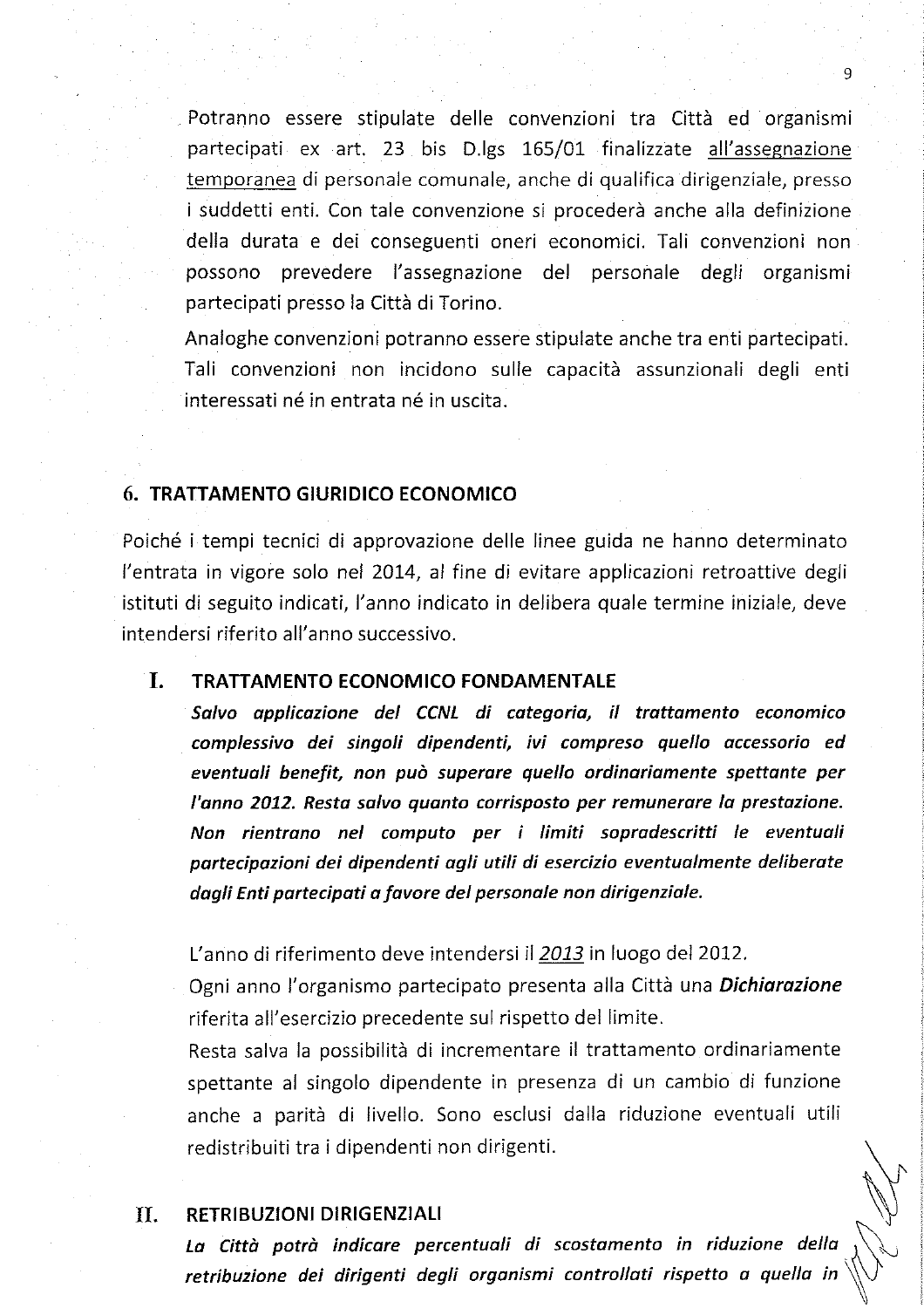godimento nell'ente Comune, comprensive degli istituti premiali e di salario accessorio. Tali indicazioni sono delegate alla Giunta Comunale nell'ambito delle competenze in materia di personale previste dall'articolo 48 D.Lqs. 267/2000.

L'ufficio provvederà a comunicare le scelte operate dalla Giunta Comunale agli enti interessati.

#### III. **TRATTAMENTO ACCESSORIO**

L'ammontare complessivo delle risorse destinate annualmente al trattamento accessorio comprensivo di eventuali benefit del personale, anche di livello dirigenziale, di ciascun ente controllato non può superare il corrispondente importo dell'anno 2012 ed è, comunque, automaticamente ridotto in misura proporzionale alla riduzione del personale in servizio. Non rientrano nel computo per i limiti sopra descritti le eventuali partecipazioni dei dipendenti agli utili di esercizio eventualmente deliberate dagli Enti partecipati a favore del personale non dirigenziale.

L'anno di riferimento deve intendersi il 2013 in luogo del 2012.

L'organismo partecipato presenta alla Città una Dichiarazione annuale in merito al rispetto del vincolo suddetto.

#### $IV.$ PROGRESSIONI DI CARRIERA

Le progressioni di carriera comunque denominate, avvengono mediante procedura selettiva e, se disposte negli anni 2013, 2014 e 2015, hanno effetto a fini esclusivamente giuridici per i predetti anni.

L'anno di partenza deve intendersi il 2014 in luogo del 2013. L'organismo partecipato presenta alla Città una **Dichiarazione** annuale in merito al rispetto del vincolo.

#### $V_{-}$ POLITICHE DI CONTENIMENTO

Eventuali politiche di contenimento dei costi di personale disposte per i lavoratori della Città troveranno applicazione anche per i dipendenti degli enti controllati.

È, in ogni caso, fatta salva la disciplina speciale in materia di personale definita in norme di legge specifiche o in provvedimenti del Consiglio Comunale relativamente a talune tipologie di enti.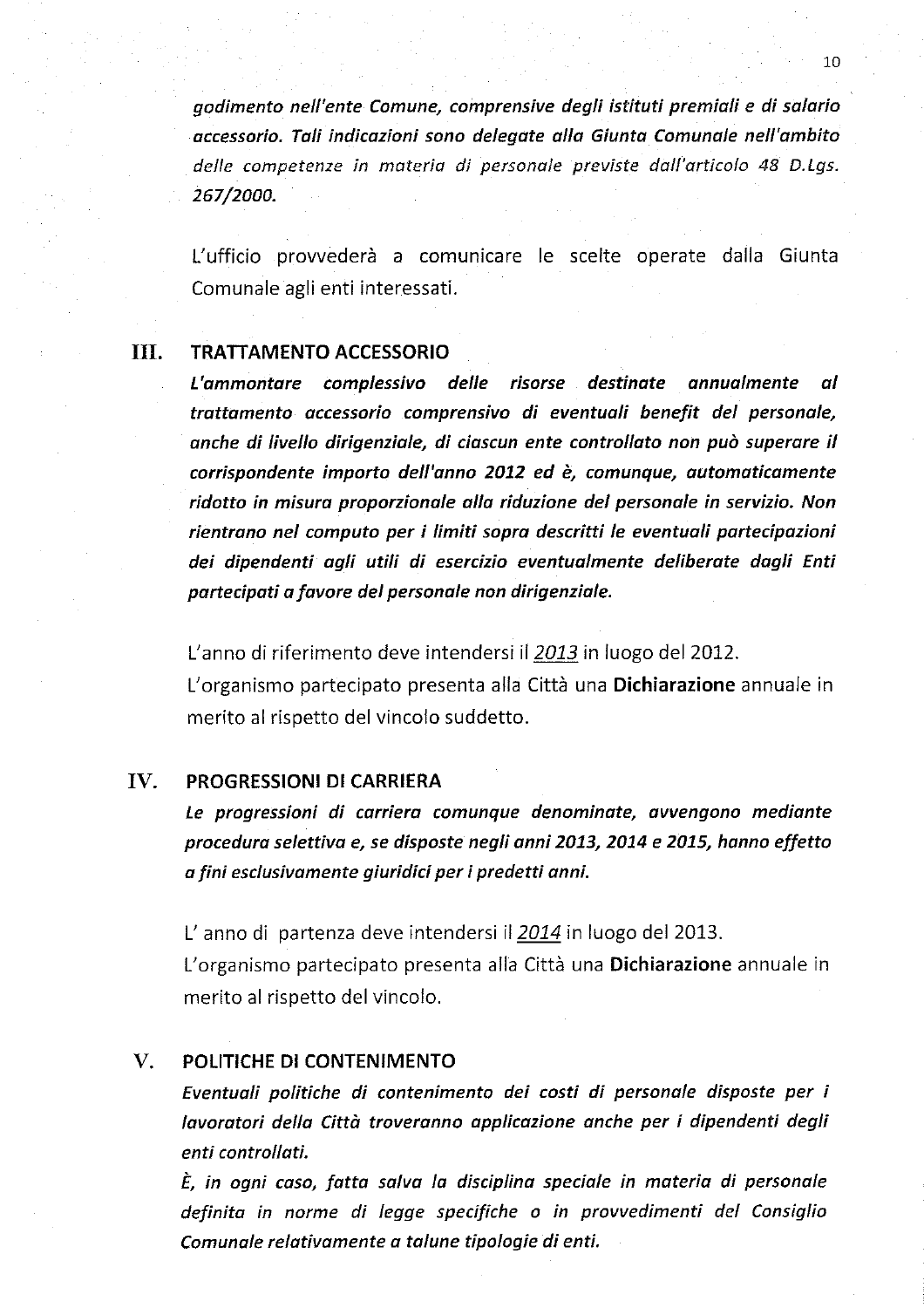L'ufficio provvederà a comunicare le scelte operate dalla Giunta Comunale agli enti interessati al momento dell'approvazione del Bilancio di Previsione.

RIVERSIDE